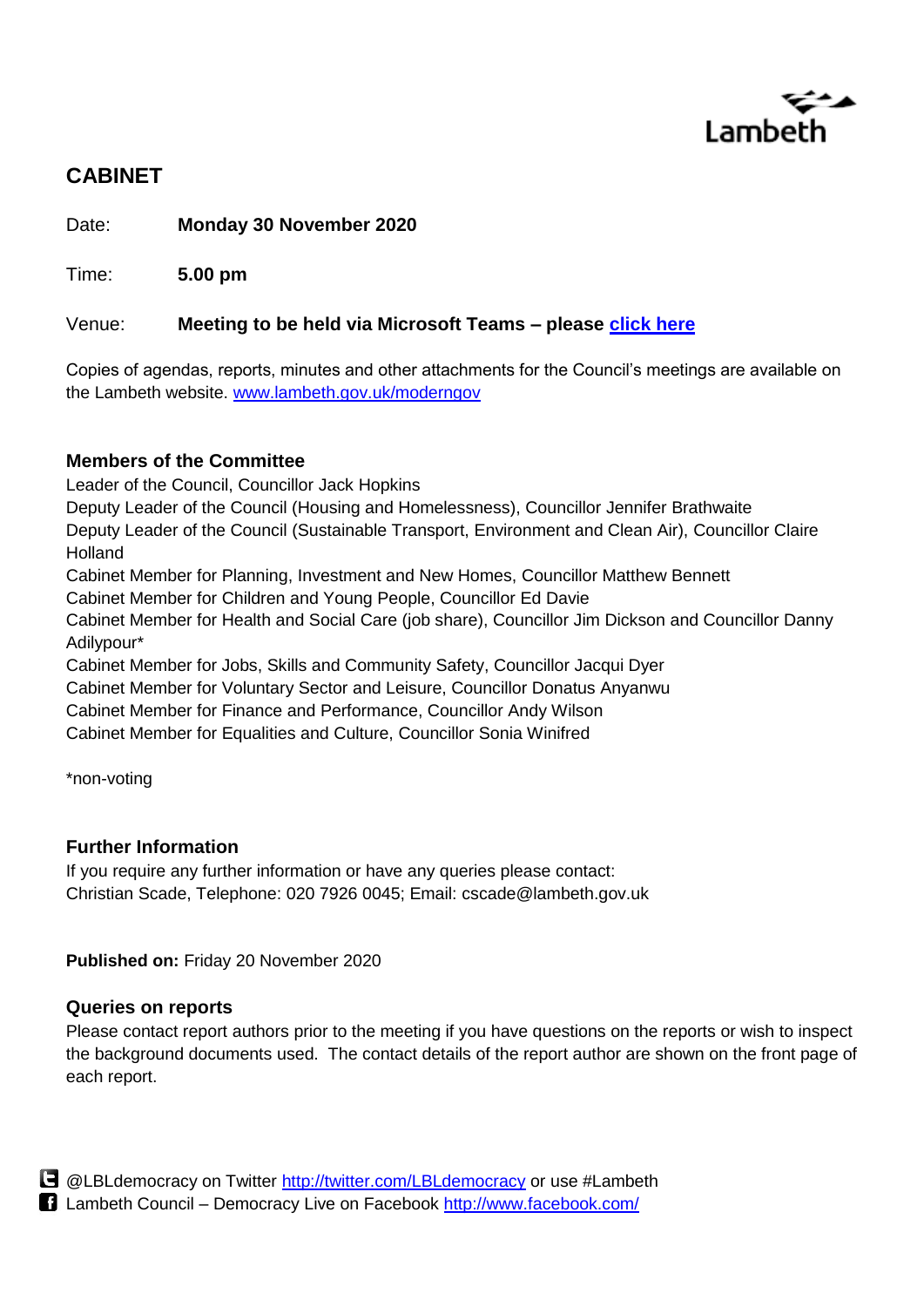## **How to access the meeting**

This meeting will be held in accordance with Section 78 of the Coronavirus Act 2020 and the related Regulations which details that members of the public and press be provided access to the meeting through remote means, such as video conferencing and live streaming as provided by the link below.

## **For Members of the Public**

This is a Microsoft Teams Live Event meeting. If you are new to Microsoft Teams, [clicking here](https://teams.microsoft.com/l/meetup-join/19%3ameeting_ZGNmMTViZWQtNTE0Ny00NDkwLWE1N2MtMmUwOTg4NjUwNTRj%40thread.v2/0?context=%7b%22Tid%22%3a%22c4f22780-485f-4507-af4a-60a971d6f7fe%22%2c%22Oid%22%3a%22dcb48f61-21ff-4288-aacf-7fbac4849ac3%22%2c%22IsBroadcastMeeting%22%3atrue%7d) will take you to the meeting page where you will be prompted to download the app or watch on the web instead. Please follow the instructions to watch on the web. On doing so, you can join our live event anonymously.

Members of the public wishing to make representations at this meeting must inform Democratic Services (see front page for contact details) by 12pm on Friday 27 November 2020.

## **For Members of the Committee**

Please refer to the joining instructions you have already received – do not use the link above.

## **For elected Members of the Council**

Councillors who are not members of the Committee but wish to attend the meeting must inform Democratic Services by 12pm on Friday 27 November 2020.

## **Digital engagement**

We encourage people to use Social Media and we normally tweet from most Council meetings. To get involved you can tweet us @LBLDemocracy.

## **Audio/Visual Recording of meetings**

Everyone is welcome to record meetings of the Council and its Committees using whatever, nondisruptive, methods you think are suitable. If you have any questions about this please contact Democratic Services (members of the press please contact the Press Office). Please note that the Chair of the meeting has the discretion to halt any recording for a number of reasons including disruption caused by the filming or the nature of the business being conducted.

Persons making recordings are requested not to put undue restrictions on the material produced so that it can be reused and edited by all local people and organisations on a non-commercial basis.

## **Representation**

Ward Councillors may be contacted directly to represent your views to the Council: (details via the website [www.lambeth.gov.uk\)](http://www.lambeth.gov.uk/)

## **Speaking rights at Cabinet meetings**

- Cabinet normally has a large amount of business to consider at each meeting; accordingly, the order of the agenda and time allowed for each item is decided by the Leader of the Council beforehand;
- Cabinet expects there to have been prior consultation with the public and other interested parties on proposals and a summary of the results to be included in the report. Therefore, oral contributions from members of the public at the meeting should not normally be necessary;
- the time available may allow contribution(s) to be heard on reports on the agenda but this is entirely at the discretion of the Leader of the Council. Anyone wishing to speak must advise Democratic Services before the day of the meeting, advising what aspect not covered in the report they wish to cover;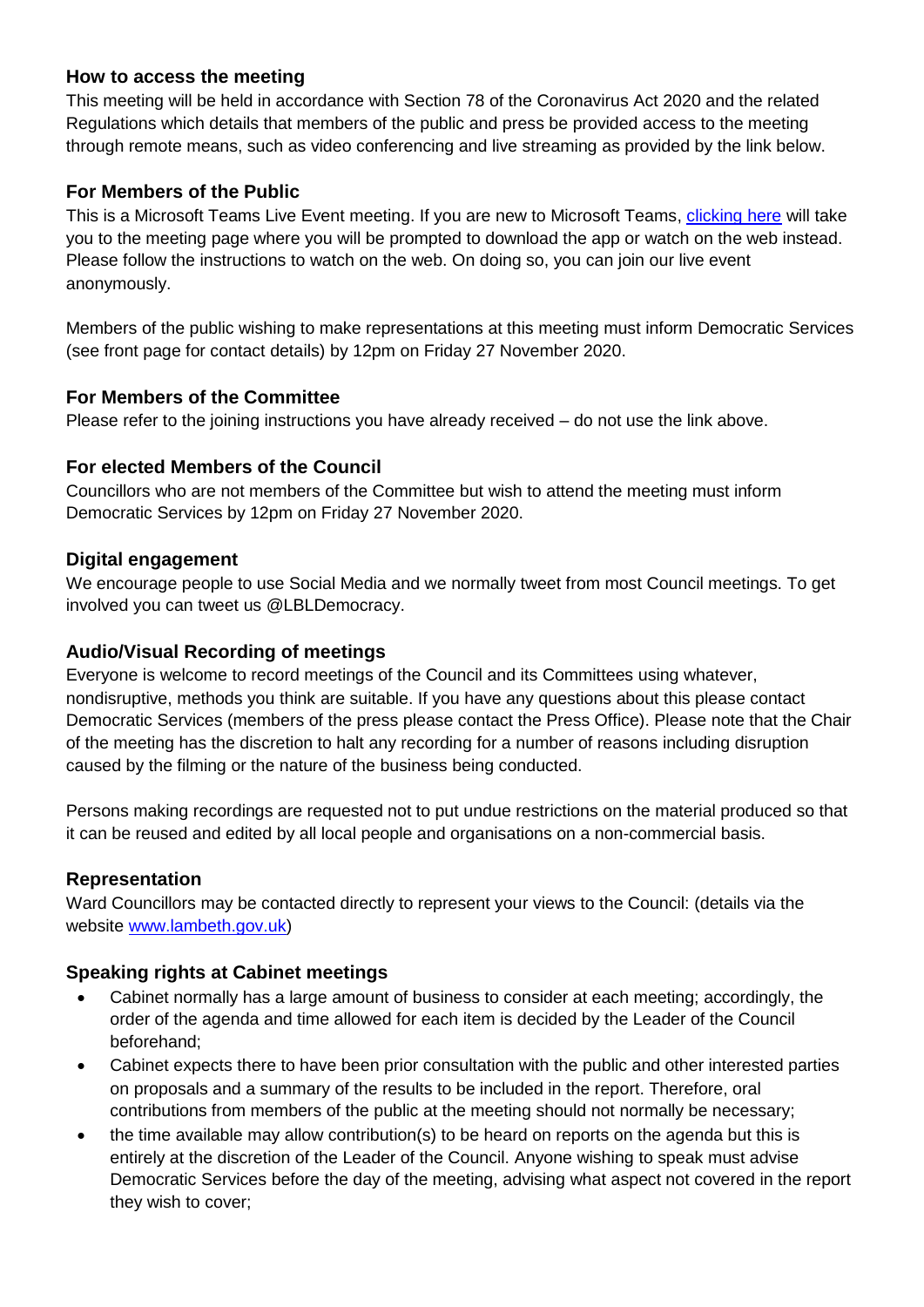- any such contributions are required to be brief; a maximum of three minutes is likely to be available;
- speakers should ideally be on behalf of a number of people or a specific group;
- speakers will be advised at the meeting whether and when they will be heard; and,
- Councillors may speak at the discretion of the Chair on agenda items, and are entitled to speak on matters that specifically concern their ward.